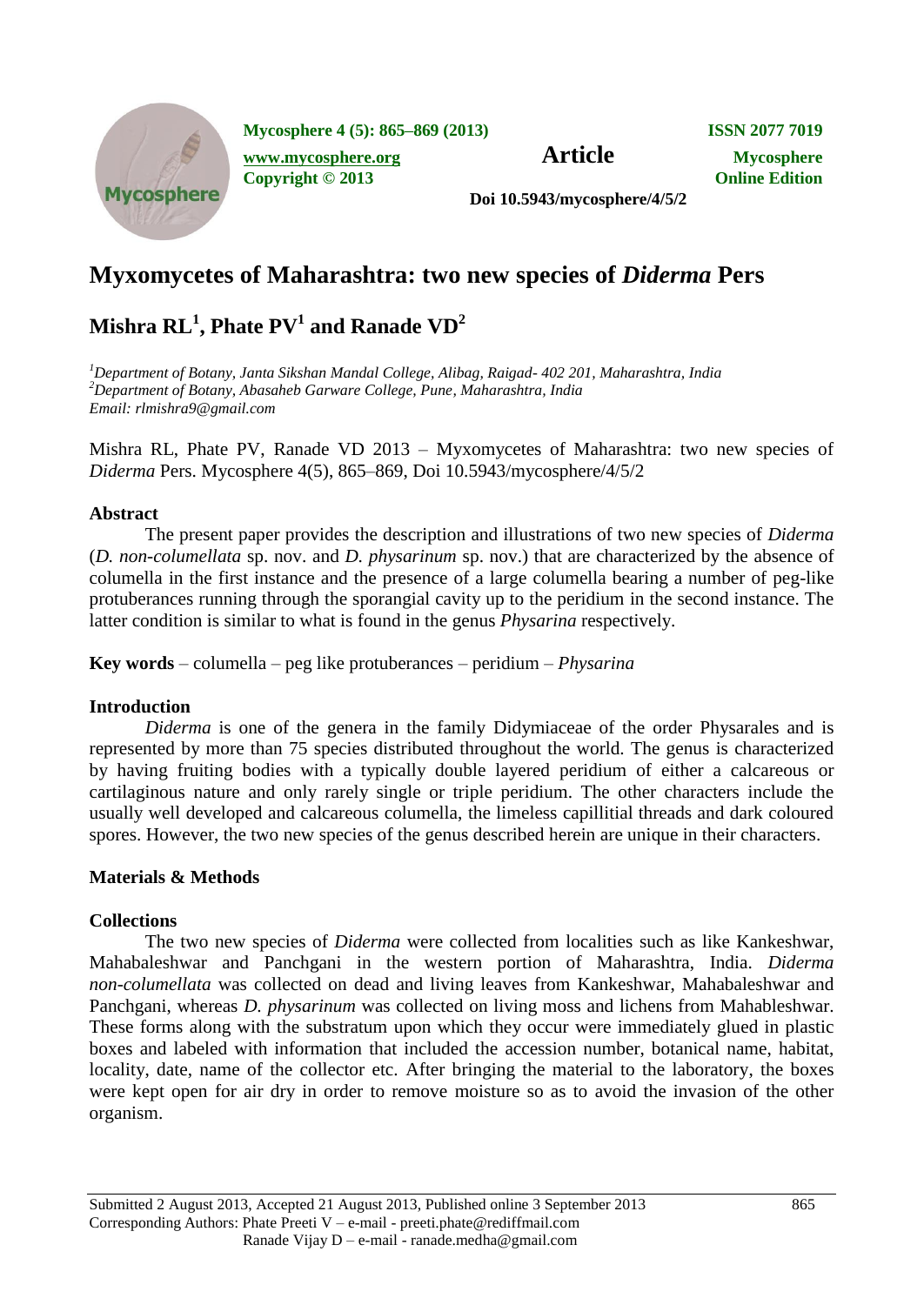#### **Slide Preparations**

For microscopic studies, temporary slides were prepared. Water mounts were found to be best for the actual detection of the colours while the semi permanent slides were prepared by using Amann's fluid in place of glycerin. The slides were sealed with the help of wax. The "Erma" camera lucida were prepared illustrating the habit, type of fruiting body and character of spores and capillitium at the stage level using different combination of objectives and eyepieces. Measurements were taken by using 6x Ernst Wetzler ocular and different objective combination. Photomicrographs of slides were also taken by using Ernst-Leitz Wetzler unit of photomicrography and habits photographs by Zoom camera (MA IV b Leitz Wetzler Co. Germany) to have more realistic views.

#### **Identification**

Literatures such as Lister G (1925); Lodhi (1934); Martin and Alexopoulos (1969); Ainsworth and Sussman (1973); Nannenga - Bremekamp (1974); Olive (1975); Thind (1977) and Lakhanpal & Mukerji (1981) were referred to for identification of species.

#### **Results**

#### **Taxonomic Descriptions**

#### *Diderma non-columellata* Mishra and Ranade sp. nov. Figs. 1A–D AMH-9583

Fructifications sporangiate, sporangia densely crowded, subpulvinate, sessile, white to ashy white, calcareous, 0.35-0.7mm in diameter, rough due to wrinkles or smooth, white thin, dehiscence irregular, columella absent, capillitium thread, threads brown at the base, fading to colourless towards the apex running through sporangial cavity from its base to the apex and attaching with the sporangial wall above, somewhat branched, marked with small bead like thickenings, spores deep brown in mass, violaceous brown in mass, violaceous brown by transmitted light, globose, distinctly and regularly spiny, 7.5-8 µ in diameter.

On dead leaves, Panchgani, Sept. 14, 1975; dead leaves, Kankeshwar, Aug. 2, 1977; Mahableshwar, Sept. 18, 1977, Sept. 10, 1978.

The diagnostic feature of *D. non-columellata* is the absence of columella. Authors think that this feature is the most remarkable because such character is probably not seen in any other species of *Diderma*. In case, the columella is found to be absent in some species, at least it must be represented by rudimentary thickened base of fructifications but in the present species even that is not observed.

Of the described species of *Diderma*, *D. cinereum* is probably most closely related to *Diderma non-columellata*. Externally the two species are indistinguishable. The hypothallus in both species are indistinct; fructifications of both consist of sporangia of crowded and sessile nature. Nevertheless, both species can be distinguished on disparities of the following characters. In *D. cinereum,* sporangia are sub-globose, pearl grey and 0.3-0.5mm in diameter; peridium appearing single and crustose; columella is white, hemispheric to sub-globose; capillitial threads are without nodular swelling and spores are minutely warted and 9–11µ in diameter. In *Diderma noncolumellata* the sporangia are sub-pulvinate, white or grayish white and 0.32–0.7 mm in diameter; peridium is typically single and non-crustaceous; columella is absent; capillitial threads are with nodular thickenings and spores are distinctly and regularly spiny and 7.5–8.0  $\mu$  in diameter.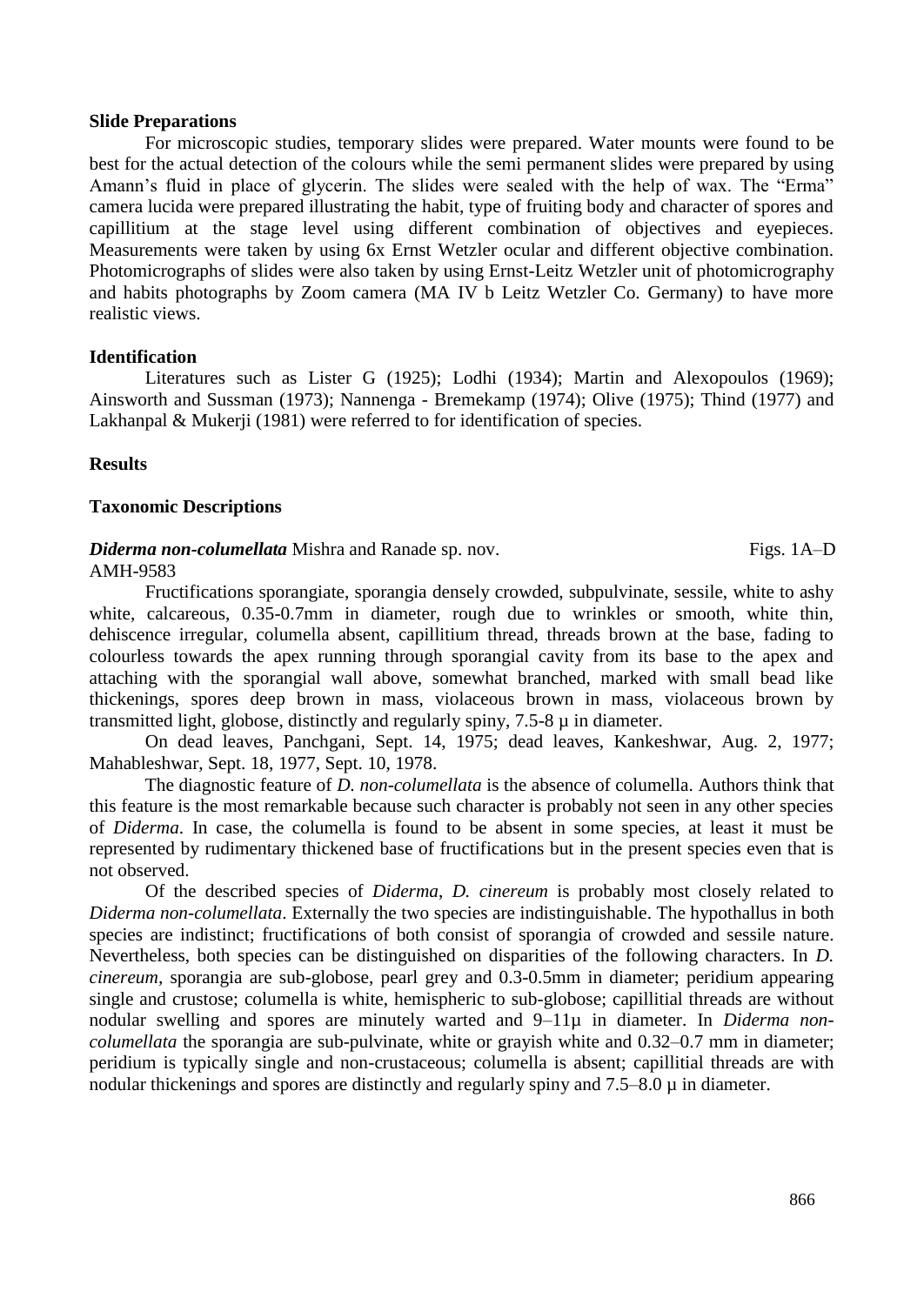

**Fig. 1** – Camera lucida sketch of *Diderma non- columellata*. A. Fruiting body on dead leaves; B. Enlarged view of fruiting body; C. Capillitium; D. Spores.

## *Diderma physarinum* Mishra and Ranade sp. nov. Figs. 2 A–D

## AMH-9586

Fructification sporangiate or plasmodiocarpus, gregarious or scattered, almost sessile, globose or sub-globose, white, calcareous, occasionally limeless and dark at the base, slightly rugose, mottled, 0.5–1mm in diameter; hypothallus indistinct; stalk, if present, represented by the base of the sporangium; peridium single, brittle, rugose, white, upper surface with dimples, dehiscence irregular above, somewhat stellate below; columella white, calcareous, quite large, in some fruiting occupying half of the sporangial cavity up to the peridium; capillitium noncalcareous, threads flattened, dark brown, branching and anastomosing with membranous expansions, fading to brownish at the base, arising from columella as well as from peg-like protuberances; spores blackish in mass, violaceous brown by transmitted light, globose, irregularly warted with clusters of darker warts at few places,  $12-14 \mu$  in diameter.

On living mosses and lichens, Mahabaleshwar, Sept. 09, 1978

This interesting myxomyceteous form although known from only one locality, there is no doubt that it represents an undescribed species.

The most unusual characteristic of *D. physarinum* is the large columella which bears number of peg-like protuberances running through the sporangial cavity up to the peridium. Such protuberances are seen in the genus *Physarina* on the outer peridium. As they are present on the columella on the present species the name is referred as *D. physarinum*.

The presence of dimple on the outer surface of the peridium is possibly due to the attachment of protuberances on the inner side of the peridium. This also indicates that peridium is typically single.

*D. physarinum* seems to be related to *D. radiatum* (L.) Morgan. Both species have scattered, globose, mottled, almost sessile sporangia, rugose peridium, irregular dehiscence above and stellate below, large calcareous columella and brown, branched and anastomosed capillitial threads.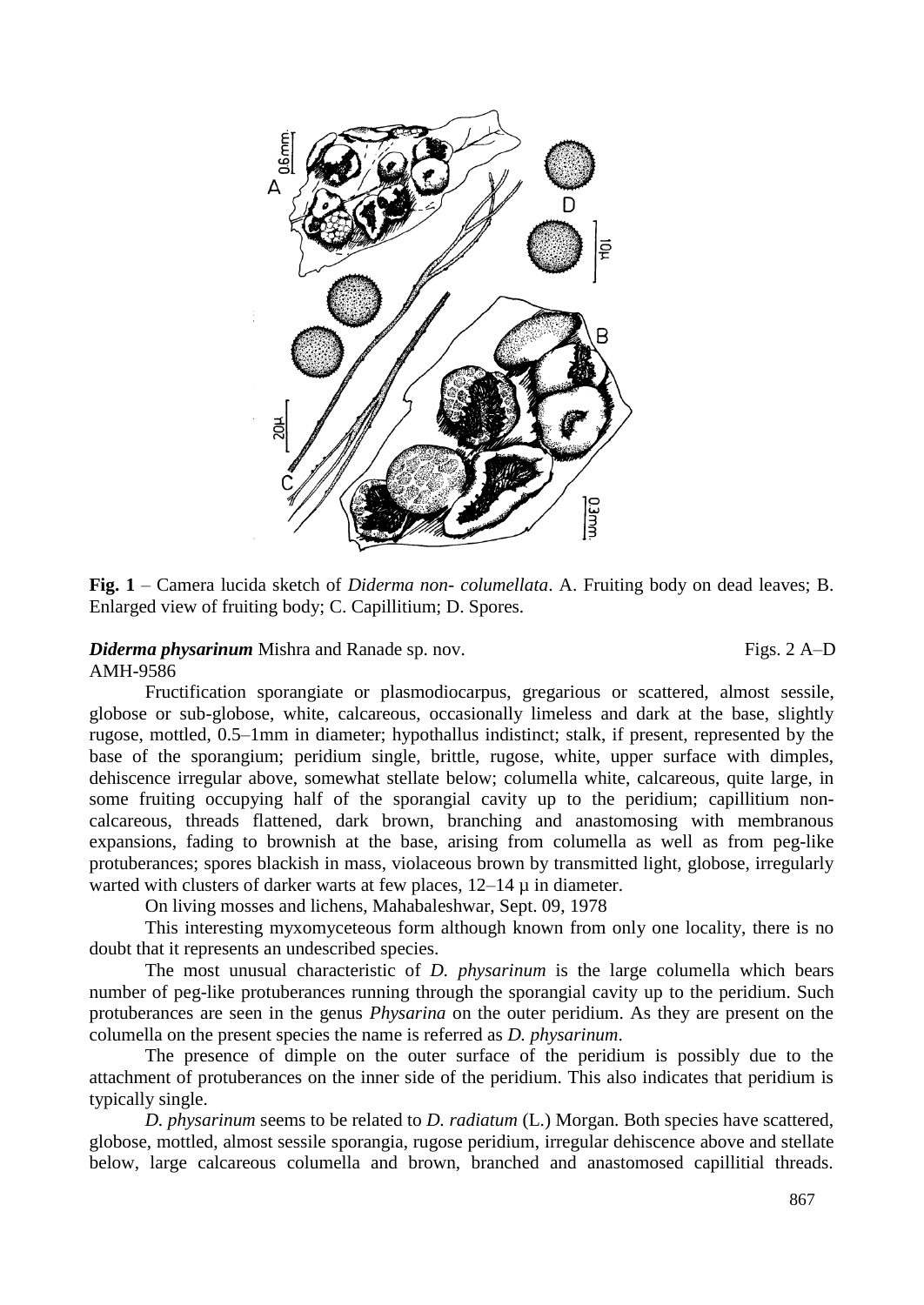

**Fig. 2** – Camera lucida sketch of *Diderma physarinum* A. Fruiting body on decaying leaf; B. Enlarged view of fruiting body; C. Capillitium; D. Spores.

Nevertheless, other characters of *D. radiatum* are not evident of *D. physarinum*. They are as follows: The fructifications are of only sporangial type and not the plasmodiocarpus type; sporangia are umblicate below; peridium is double; columella hemispheric or sub-globose, pale cream colored to orange or reddish brown without peg-like protuberances and the spores are purplish brown by transmitted light, without cluster of darker warts, measuring 9–12 µ in diameter*.*

## **Herbarium**

The type specimens have been deposited in Maharashtra Association for the Cultivation of Science, Agharkar Research Institute at Ajrekar Mycological Herbarium, Pune, Maharashtra.

#### **Acknowledgements**

The authors are very much thankful to the colleagues in the department of Botany of J. S. M. College, Alibag for their benevolent help in the laboratory. Authors are also thankful to Dr. Mannikam of De Nabili College, Pune for the Latin diagnosis.

# **References**

Ainsworth GC, Sussman AS. 1973 – The Fungi an Advanced Treatise. Vol IV B, Academic Press, New York and London, XV+504.

Alexopoulos CJ. 1969 – The Experimental approach to the taxonomy of the Myxomycetes. *Mycologia* 61 219–239.